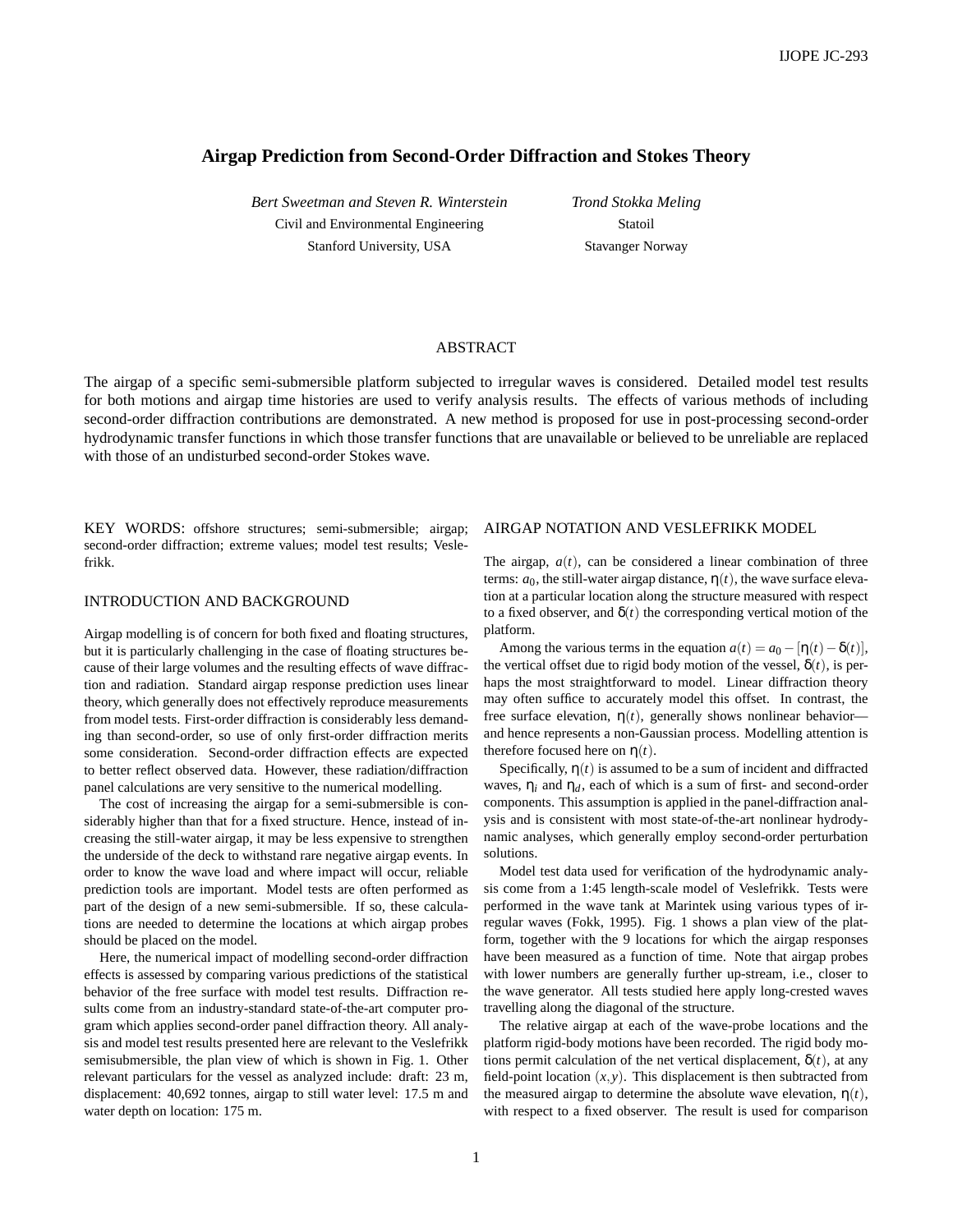

Fig. 1: Plan view of Veslefrikk platform and location of airgap probes.

with analytical predictions which assume a motionless structure.

### SECOND-ORDER DIFFRACTION ANALYSIS

A recognized industry-standard second-order panel diffraction program was used to analyze Veslefrikk. The semi-submersible is symmetric about each of its transverse and longitudinal axis. Fig. 2 shows both the coarse and fine numerical models, which were used in two separate analyses. The coarse model includes 524 panels in each quadrant, while the fine includes 2066.

The full second-order quadratic transfer functions (QTF's) covering *n* discrete frequencies,  $f_n$ , is an  $n \times n$  matrix of complex numbers, which can be represented as two separate  $n \times n$  matrices: one of magnitudes and one of phases. The magnitude and phase transfer function matrices for wave probe location 6 are shown in Fig. 3. These QTF's are typical of each of the nine airgap probes analyzed. Each intersection of the mesh on the figure represents a single term in the QTF matrix.

A more simplified representation of these transfer functions which is useful for comparison purposes can be made by considering only the on-diagonal terms of the matrix, i.e. only those terms  $H_2^+(\tilde{f}_1, \tilde{f}_2)$ for which  $f_1 = f_2$ . Fig. 4 is such a representation, with abscissa  $t_1 =$  $t_2$ , where  $t_1 = 1/f_1$  and  $t_2 = 1/f_2$ . On Fig. 4, the line marked "Stokes" Theory" represents the QTF implied by Stokes' second-order wave theory only, and does not consider any diffraction effects associated with the presence of the structure. The results denoted "Diffraction: Fine Mesh" arise from the finer of the two meshes which is presented in Fig. 2 and the "Diffraction: Coarse Mesh" results are from the more coarse mesh. The hydrodynamic analysis with the more fine



Fig. 2: Comparison of meshing options used in hydrodynamic analysis

physical mesh was also analyzed over a more fine set of frequencies in the range of interest ( $\Delta f = 0.0045$  Hz vs 0.01 Hz). It is apparent from these figures that the more coarse physical mesh had some effect on the QTF results at each frequency analyzed, and that the finer frequency mesh captured frequency-dependent behavior which the coarser frequency mesh did not seek to evaluate. However, the mesh density did not have as large an effect on the QTF's as might have been expected, particularly in the short-period range.

The vertical scale of the first plot in Fig. 4 is a linear scale which has been truncated at  $|H_2^+(t_1,t_2)| = 0.3$  to show the detailed behavior of the QTF diagonals. At very low periods the QTF magnitudes grow considerably larger for all field-point locations. The second plot in Fig. 4 is a repeat of the first, except that the vertical axis is replaced with a logarithmic scale and the horizontal axis is extended to periods as low as 4 s. At location 6,  $|H_2^+(t_1,t_2)|$  for the coarse mesh reaches a maximum of 27; excessively large QTF's at high frequencies were observed for all nine field-point locations. Inclusion of these large QTF values at low-periods yields dramatic overestimation of response amplitude relative to model test results, as will be shown later.

### STATISTICAL AIRGAP PREDICTION

The diffraction results, as presented in Figures 3 and 4, are used in conjunction with a specified seastate to directly calculate the statistics of the airgap response. For all results presented here, the seastate is bimodal with  $H_s = 12$  m,  $T_p = 11.5$  s., and equivalent steepness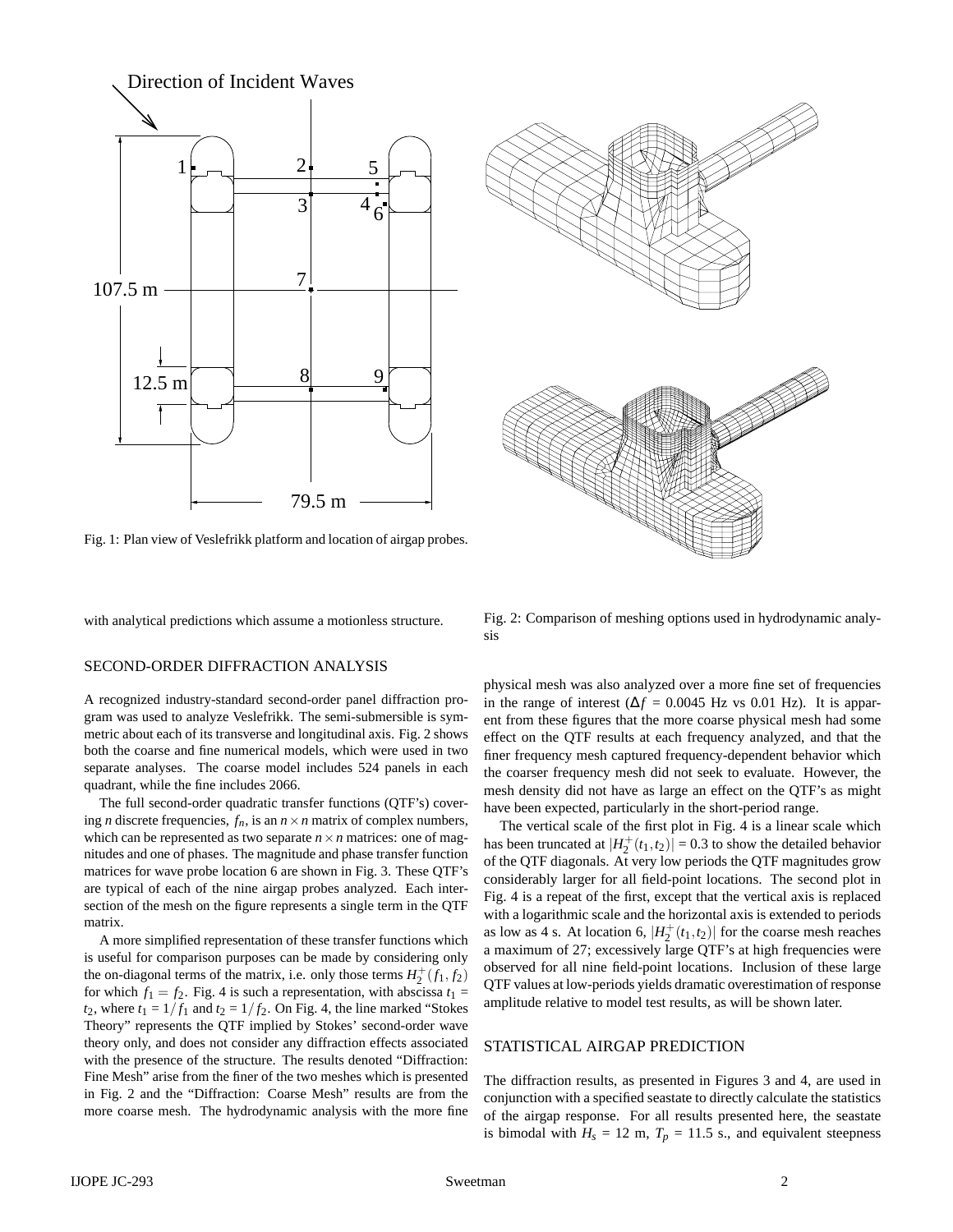

Modulus

Phase

Fig. 3: Modulus and phase of second-order quadratic transfer functions from diffraction (location 6, typical)



Fig. 4: Diagonals of quadratic transfer function matrix from diffraction (location 6, typical)

parameter  $\gamma = 4.0$ . The first four statistical moments are calculated using the methods originated by Kac and Siegert (1947) and later expanded by Næss. The first- and second-order processes  $\eta_1(t)$  and  $\eta_2(t)$  are rewritten in terms of standard Gaussian processes:

$$
\eta_1(t) = \sum_{j=1}^{2n} c_j u_j(t); \ \ \eta_2(t) = \sum_{j=1}^{2n} \lambda_j u_j^2(t) \tag{1}
$$

in which *n* is the number of frequency components of  $\eta_1(t)$ .

The coefficients  $c_j$  and  $\lambda_j$  can be obtained by solving an eigenvalue problem of size *n* for problems involving difference or sum frequencies only (Næss, 1986, Næss, 1992). Problems such as these, which involve both sum and difference frequencies, lead to eigenvalue problems of size  $2n$ , twice the number of frequency components of  $\eta_1(t)$ . Implementation of the theory is described in Winterstein et al., 1994, with extensions to airgap analysis from Manuel and Winterstein, 2000.

The resulting moments of  $\eta$  can be found directly from the coefficients  $c_j$  and  $\lambda_j$ :

$$
\sigma_{\eta}^2 = \sum_{j=1}^{2n} (c_j^2 + \lambda_j^2) \tag{2}
$$

$$
\alpha_{3,\eta} = \frac{1}{\sigma_x^3} \sum_{j=1}^{2n} (6c_j^2 \lambda_j + 8\lambda_j^3)
$$
 (3)

$$
\alpha_{4,\eta} = 3 + \frac{1}{\sigma_x^4} \sum_{j=1}^{2n} (48c_j^2 \lambda_j^2 + 48\lambda_j^4)
$$
 (4)

This method of direct statistical calculation is used to produce the statistical moment results shown in Figures 5 and 6. The plot of peaks is calculated as follows: The expected maximum of a standard Gaussian process in *N* cycles (e.g., Crandall and Mark, 1963) is first determined. The Hermite model (e.g.,Winterstein, 1988) is then applied using the theoretical skewness ( $\alpha_{3,n}$ )and kurtosis ( $\alpha_{4,n}$ ) estimates from the Equations 3 and 4 to transform this Gaussian maximum to predict the non-Gaussian extreme value. Results presented here use an optimization routine to minimize error in matching skewness and kurtosis values. These analytical results predict mean 3-hour maxima, which are compared with average maxima over 5 separate 3-hour model tests.

Recall from the discussion of Fig. 4 that the QTF's resulting from diffraction grow exceedingly large at low periods. Post-processing the complete set of QTF's leads to dramatic over-prediction of the standard deviation and expected maxima of the response for all nine airgap probe locations, as shown in Fig. 5. Results based on the coarse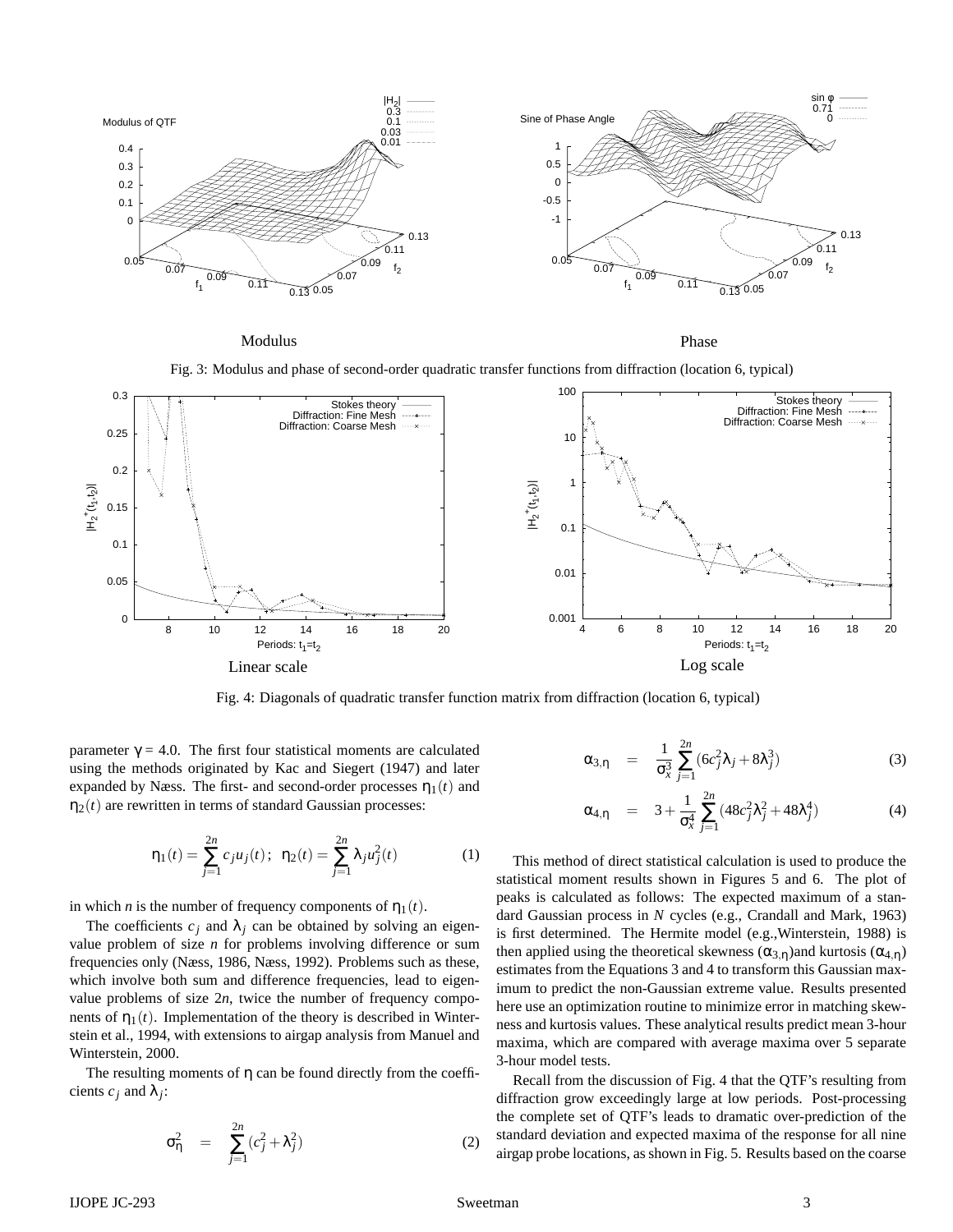

Fig. 5: Predictions based on use of complete second-order transfer functions

mesh model were selected for use in Fig. 5 because that diffraction analysis was completed over a broader period range: the complete QTF matrix was calculated to periods as low as 4 s.

The results presented in Figure 5 are clearly inaccurate and would not be at all useful for design. The dramatic over-prediction is believed to be due to over-prediction of true second-order effects at high frequencies. It is hypothesized that improved prediction results can be obtained by using the diffraction QTF's only over the range for which they appear reasonable: in this case, periods greater than about 8 s. Fortunately, the peak of the input wave spectrum is well within this period range for these model tests.

For periods less than a cut-off period, *Tc*, of about 8 s., the diffraction QTF's are not used. Simply zeroing-off the unused QTF's would be straight-forward, but the actual QTF's below  $T_c$  are believed to be non-zero. Somehow extrapolating those QTF's believed to be reasonable may be another possibility, but the details of a valid QTF extrapolation may be somewhat arbitrary. QTF's as predicted from Stokes theory have several properties that make them a reasonable substitution for unusable QTF's predicted by diffraction.

Stokes theory is well known and the QTF's can be calculated analytically. Stokes QTF's have previously been applied in conjunction with linear diffraction results over the entire frequency range (Sweetman and Winterstein, 2001). It was found that this combination results in better predictions of the maximum water surface elevation than does use of the linear diffraction results alone. It is recognized that Stokes transfer functions ignore diffraction effects, which are potentially most important for small period waves. However, they are used here since reliable prediction of diffraction effects is not available.

In the present analysis, Stokes QTF's were substituted for the diffraction QTF if the average of the frequency pair,  $\frac{1}{2}(f_1 + f_2)$ , is greater than a cut-off frequency,  $f_c = 1/T_c$ . The selection of this form for the cut-off will be discussed later. Cut-off periods of  $T_c = 7$ , 8 and 9 s. each have been applied, and the results are compared in Fig. 6. "Coarse Mesh above 7 sec" noticeably over-predicts at all locations. This observed over-prediction, relative to  $T_c = 8$  or 9 s. and to measured data, confirms that the diffraction results should not be trusted for periods as low as 7 s. for this structure.

As can also be observed in the figure, second-order diffraction has only a minor effect on the standard deviation, i.e. the rms response of the process. It appears that linear diffraction alone (calculated here

using the fine mesh) may be sufficient to accurately predict the rms level of the wave elevation, and hence that of the airgap response. However, the values of the coefficients of skewness and kurtosis both deviate substantially from their respective Gaussian values of 0 and 3.

The non-Gaussian effects associated with increased values of the coefficients of skewness and kurtosis substantially increases the prediction of the mean maximum from the "First-Order Only" result to approximately that of the observed model test data ("Measured"). The magnitude of the predicted peak is generally centered amongst the measured data. However, even these second-order predictions fail to adequately follow the trend in observed extremes at near-column locations. The discrepancy is particularly severe at locations 1, 5 and 9. At these locations, a run-up effect is expected to be important, and this is an effect which is not handled by the present analysis. Locations 4 and 6 will also have some influence of run-up.

Ignoring the  $T_c = 7$  s. results, comparable results are obtained from the second-order analysis using  $T_c$  equal to either 8 or 9 s., with either the coarse or fine mesh. Each of these analyses yields about the same level of agreement with the measured data. In particular, considering the mean maximum predicted airgap response, there is almost no difference between results for the coarse and fine meshing options for frequencies above 9 s., and only relatively slight differences between these results and those for the fine mesh above 8 s. Thus, results are not found to be particularly sensitive to the mesh density. As long as the very low period QTF's were not used ( $T_c$  < 8 s.), all prediction results, regardless of modeling assumptions, show better agreement with measured data than results based on first-order alone. This finding suggests second-order diffraction applied over a limited period range captures important physical effects.

#### **CONCLUSIONS**

A semisubmersible production platform, the Veslefrikk, has been analyzed using an industry-standard second-order hydrodynamic paneldiffraction computer program to predict quadratic transfer functions of the free surface.

Second-order diffraction was found to yield considerably better peak predictions than first-order alone. Predictions of mean maxima were typically 20% higher than those based on first order only. As part of post-processing the diffraction results, a new method has